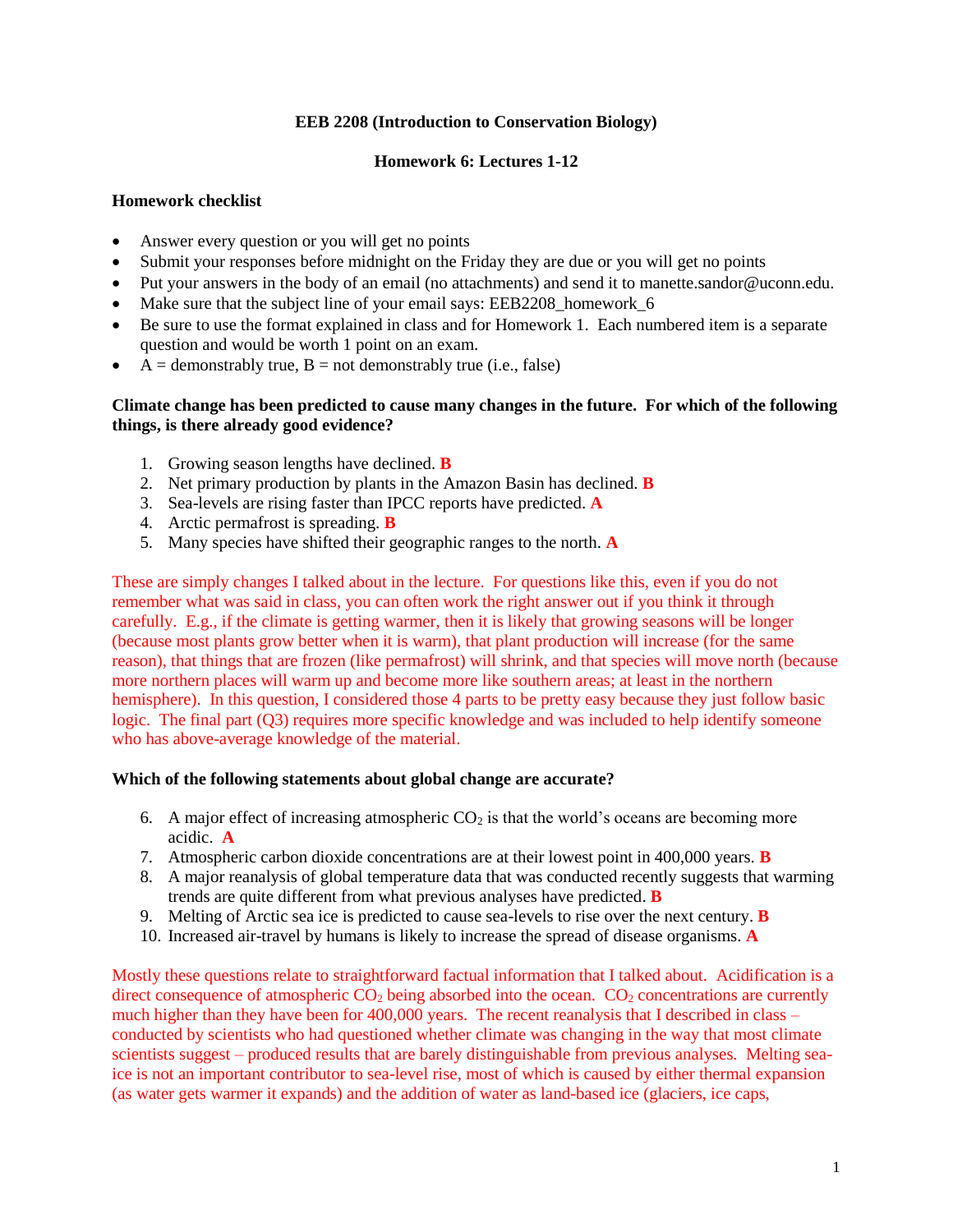Greenland, Antarctica) melts. Finally, increased movements by humans will increase the spread of many organisms, including those that cause disease.

# **Which of the following examples are correct?**

- 11. Animal Planet, the cable TV channel, derives from a cultural ecosystem service. **A**
- 12. Vultures provide ecosystem services that are threatened by painkiller use. **A**
- 13. Bushmeat is an example of a supporting ecosystem service. **B**
- 14. The disappearance of wolves from Connecticut is an example of extirpation. **A**
- 15. Humans are an example of an ecosystem engineer. **A**

Q11 and 13 were designed to test whether you could correctly classify ecosystem services according to the MEA criteria. Q13 was straightforward, but Q11 perhaps required a little more thought. Q12 required that you know both that vultures provide an important service to people (carcass disposal, especially in tropical areas) and that their populations have undergone serious declines due to use of a painkiller in livestock. Q14 and 15 were designed simply to test whether you understood the terms extirpation and ecosystem engineer and could apply them to examples that I did not talk about in class (i.e., whether you could go beyond memorizing my examples, and apply the concepts to new situations).

### **Which of the following statements about ecosystem services are correct?**

- 16. Increased nitrogen use, in the form of fertilizers, has provided an important ecosystem service to humans. **A**
- 17. Increased nitrogen use, in the form of fertilizers, has created "dead zones" in the world's oceans. **A**
- 18. High biodiversity is nearly always found in places that provide a lot of ecosystem services. **B**
- 19. The magnitude of pollination services depends on the proximity of natural habitats. **A**
- 20. Ecosystem services are the basis for human well-being. **A**

Q16 and 17 were intended to test whether you recognize that both clear human benefits and high biodiversity costs can arise from the same action. Assessing these trade-offs is not simple and makes any attempt to quantify ecosystem services tricky. Q18 tests whether you understand that places that provide the most services do not necessarily have the most biodiversity, and that protecting for one will not necessarily protect for both. Q19 is straightforward and derives from the graphs I discussed in class. Q20 simply recognizes that everything we do depends on the functioning of ecosystems.

### **The following graph summarizes information from many studies of the way in which climate change is affecting species. Which of the following statements about the graph are accurate?**

- 21. The phenology of entire communities of organisms are changing in synchrony. **B**
- 22. Key events in the life-history of most species studied now happen earlier in the year. **A**
- 23. Climate induced extinctions are getting more and more common. **B**
- 24. This figure provides support for climate-caused changes in phenology. **A**
- 25. A possible consequence of the results shown here is that symbiotic relationships will be disrupted. **A**

Q21 is incorrect because the wide spread of phenology changes along the x axis suggests a lack of synchrony, plus there is no reason to believe that these species all come from the same communities. Q22 is correct because the bulk of the species that are shown in the figure show negative values, suggesting that the trait has moved earlier in the year. Q23 is not an accurate statement about the graph, simply because the figure gives no information about extinctions, just about changes in the timing of events.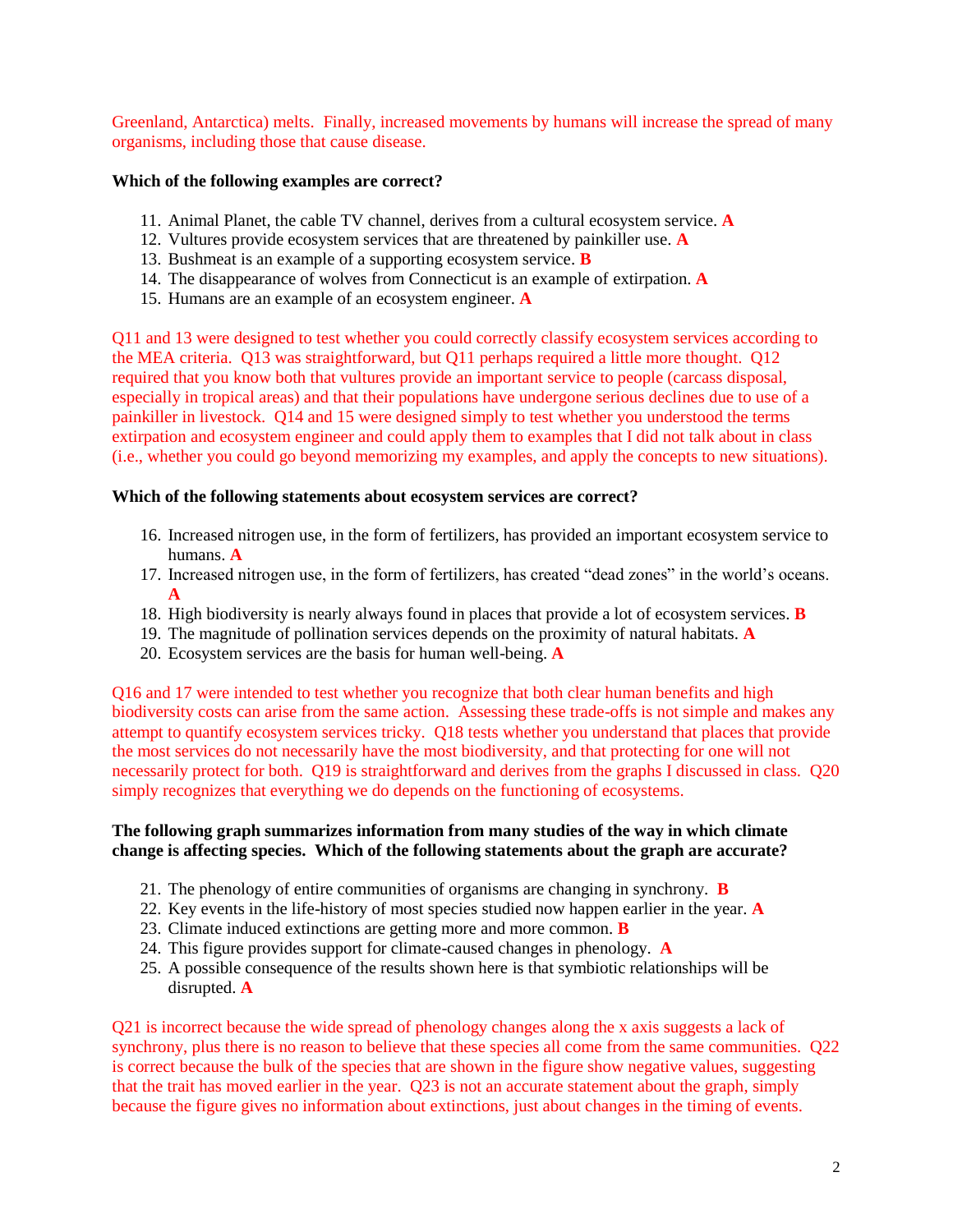Q24 was designed to test whether you understand the term "phenology". Q25 was the hardest part of this set because it requires that you connect the discussion of symbiotic relationships discussed earlier in the semester with the more recent material. If the phenology of species is being changed by climate change, and the amount of change varies among species (as shown in the figure) then it is possible that mismatches in the timing of key events in symbiotic species may occur. For example the emergence of a caterpillar species may not be synchronous with the emergence of its host plant, or the timing of egglaying in a bird may occur too early or too late for chick hatching to coincide with times when there is a lot of food available (I discussed this second example in class).

#### **Which of the following statements about species endangerment are correct?**

- 26. In Wilcove et al.'s study of endangered species in the U.S., most species were threatened by habitat loss alone. **B**
- 27. In the same study, disease was found to affect about 40% of all species. **B**
- 28. The IUCN has conducted complete assessments of all of the world's species to provide information on how many are endangered. **B**
- 29. IUCN assessments are based only on population size and known threats. **B**
- 30. In an analysis of potential future extinctions, Thomas et al. found that climate change alone is likely to cause a  $6<sup>th</sup>$  mass extinction. **B**

Q26 was designed to test whether you understood that most species are threatened by multiple factors. Q27 tests whether you understand that disease affects a small percentage of species (e.g., we discussed how it was not thought to affect any invertebrates). Q28 was designed to test whether you understood that assessments are ongoing and knowledge about endangerment is changing all the time (remember the reptile example I gave – whereby the reptile assessment was completed just a couple of years ago forcing me to go back and change the numbers I used in my lecture in previous years). Q29 is simply factual, although you could have guessed that more was involved given the long list of things affecting extinction that I have presented. Q30 tests both whether you have a sense of how many species could go extinct due to climate change (up to a maximum of 20-30%) and how many went extinct during past mass extinctions (>75%), and whether you can put those numbers together to draw an informed conclusion. To get this last part right you would have had to have read the assigned reading for the global change lecture.

### **Conservation biologists frequently make inferences based on imperfect knowledge and extrapolation. Which of the following statements, based on extrapolation, are reasonable?**

- 31. Identifying biodiversity hotspots based on well-studied groups of organisms will ensure the protection of all groups. **B**
- 32. Data deficient species are so numerous that it is impossible to compare modern extinction rates to those in the past. **B**
- 33. If a data deficient species is declining, habitat loss is probably a contributing factor. **A**
- 34. Protecting habitat in the lowland tropics is likely to benefit more species than protecting habitat in the montane boreal zone. **A**
- 35. If a terrestrial species has declined due to habitat loss, it is likely that agriculture is the cause. **A**

This set of questions was difficult because I'm asking you to assess how "reasonable" the statements are. Unfortunately, outside the classroom many things are not black and white and so it is important to be able to take a complex problem and make this kind of assessment. That said if you really understand the class material well, you should have no trouble assessing each of these statements. Q31 is not reasonable because I presented several examples that show that hotspots based on different types of organisms often do not overlap. Q32 is not reasonable because, even though there are a lot of data deficient species, we